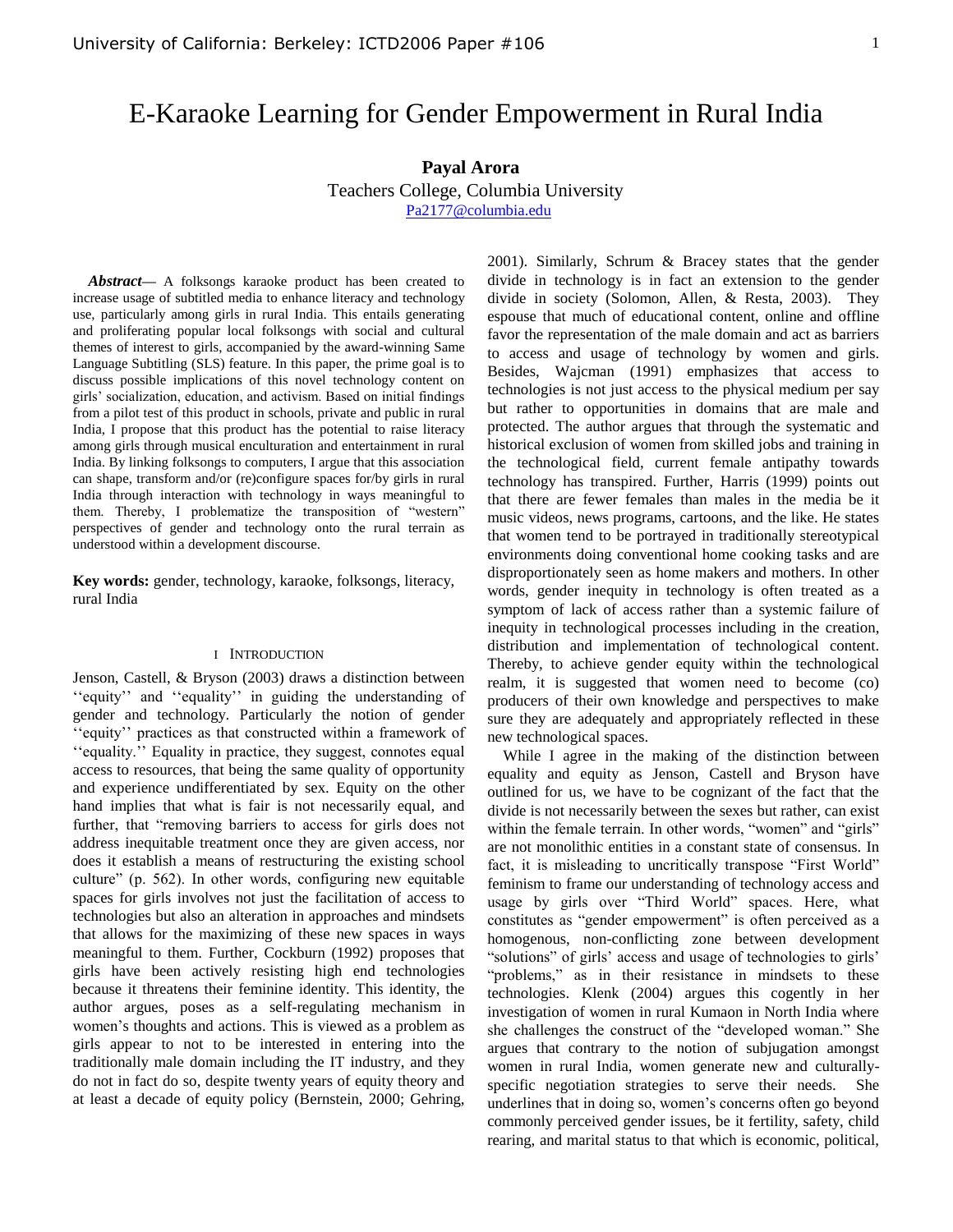technological, and environmental, be it local and/or global in nature. She compels us to reevaluate the circulation of commonly held perceptions and representations of women as we shape development solutions for this "marginalized" group. Thereby, rather than perceiving women and girls as actively resistant to new technologies as Cockburn (1992) would have us believe, they can instead be seen as dynamic agents to change and responsive entities to innovations within their communal and personal lives. Further, one can dispute the argument made by Harris (1999) implying that conventional representations of women and girls such as home making have disempowering effects among women and girls in rural India. On the contrary, as we will see below in the representation within folksongs, these images may serve as symbols of strength where women through "traditional" activities may navigate and center families and communities through their multifarious roles in society.

Klenk builds on Bhabha (1990), Escobar (1995) and Mohanty's (1991) pioneering discourse on the "Third World" wherein they accuse the construction of this all encompassing rubric as a convenient and efficient apparatus for exercising power with sweeping solutions across geopolitical, social and cultural spaces in the name of development. Thereby, within this development discourse, "women" often constitute as a category, a unit of victimhood and suffering, subject to powers and control from outside forces. Naturally then with this view, the idea that women could be active participants in constructing, negotiating and shaping spaces in their interaction with technologies for example would be negated or relegated to the background. Rahnema (1990) and Parpart (1995) similarly critique such perspectives in which the south often ignores womens' input even when there has been evidence of it being critical to the sustenance of the region. Also, when efforts are made to involve local women in development projects, in practice women are sidelined to the periphery. Here, Parpart comments, local experts' agendas overtake that of the women for whom these projects are often construed for. Participation then as Rahnema points out, often reifies into the experts search for ways of convincing the "uneducated" of their own educated views and approaches.

Perhaps exemplifying the phenomenon of fractured gender perspectives in this case study is in my own experience in Kuppam with my coworker, Jayamma, and her family. I had been invited to dinner to her house, a simple one room home in a rural village, an hour from Kuppam town. Her husband was volunteering with a health non-governmental organization (NGO) with a hope of getting a job with them soon. He had been unemployed for two years now. Jayamma had been supporting him and their eight year old son by working as a teacher and now, as a local coordinator for our project. While dinner was being served, Jayamma was eager to share with me her husband's work of teaching the community about HIV/AIDS. With little warning, she pulled out the health kit her husband used in his rounds. Then husband and wife did a little demonstration for me on how they went about explaining to the people the usage of condoms. As I sat there watching them take out a plastic penile apparatus and act out their speech to the villagers, I realized that I was the only one facing any embarrassment. Although I had been living in Kuppam for the last six months, I was undergoing a constant evaluation of my perspectives of what constituted as the "rural woman". In spite of having been brought up in India, I recognized that I had simplified the rural woman into a predictable "other". Over the months however, these neat boundaries were dismantled, transplanted with a complex web of identities for the "rural woman" that to date cannot be adequately and authoritatively described.

Parpart would place this struggle under current development trends that attempt to build on local knowledge yet intersect with western and modernist frameworks, problematizing the relationship between indigenous knowledge brokers and western and western-trained development specialists like myself. Given this daunting task, she recommends to listen to the needs of those we seek to serve:

Truly listening to others entails moving outside your own conceptual frameworks, especially the binary thought structures and patriarchal character of most Western knowledge. It requires the recognition that differences, and different voices, cannot just be heard, that language is powerful and that subjectivity (voices) are constructed and embedded in the complex experiential and discursive environments of daily life. (1995, pp. 239)

In this spirit, we attempted to co-produce multimedia content that would meaningfully engage and entertain girls in Kuppam, India. By no means do we assume that these girls do not have other means of empowering themselves and negotiating spaces that are critical to their needs and concerns. We hope however, that this could be considered another space where they could engage in their interests and gain encouragement through the usage of new technologies with literacy as an incidental phenomenon. As we have seen at the start, much of the current literature on gender and technology is in fact rooted in western practices of girls' interaction with computers and the internet. In this paper, I hope to reveal some of the complexities in delving into technology usage and literacy practices in rural India with meaningful engagement at the forefront of our concerns.

#### II THE SLS FOLKSONGS PROJECT

The SLS folksongs multimedia tool builds on the Same Language Subtitling (SLS) innovation that won the World Bank Development Marketplace award<sup>i</sup> in 2002, the 'Tech Laureate' honor<sup>ii</sup> from the Technology Museum of Innovation in 2003 and the Google grant<sup>iii</sup> for 2005-2006. In essence, the SLS feature entails leveraging popular film-based entertainment programming on television with subtitles in the same language to enhance reading experiences among neoliterates. The subtitles change color to match the audio track exactly so that even a non-literate person is able to identify the word being sung at any given time. This concept was conceived in 1996 by Dr. Brij Kothari, founder of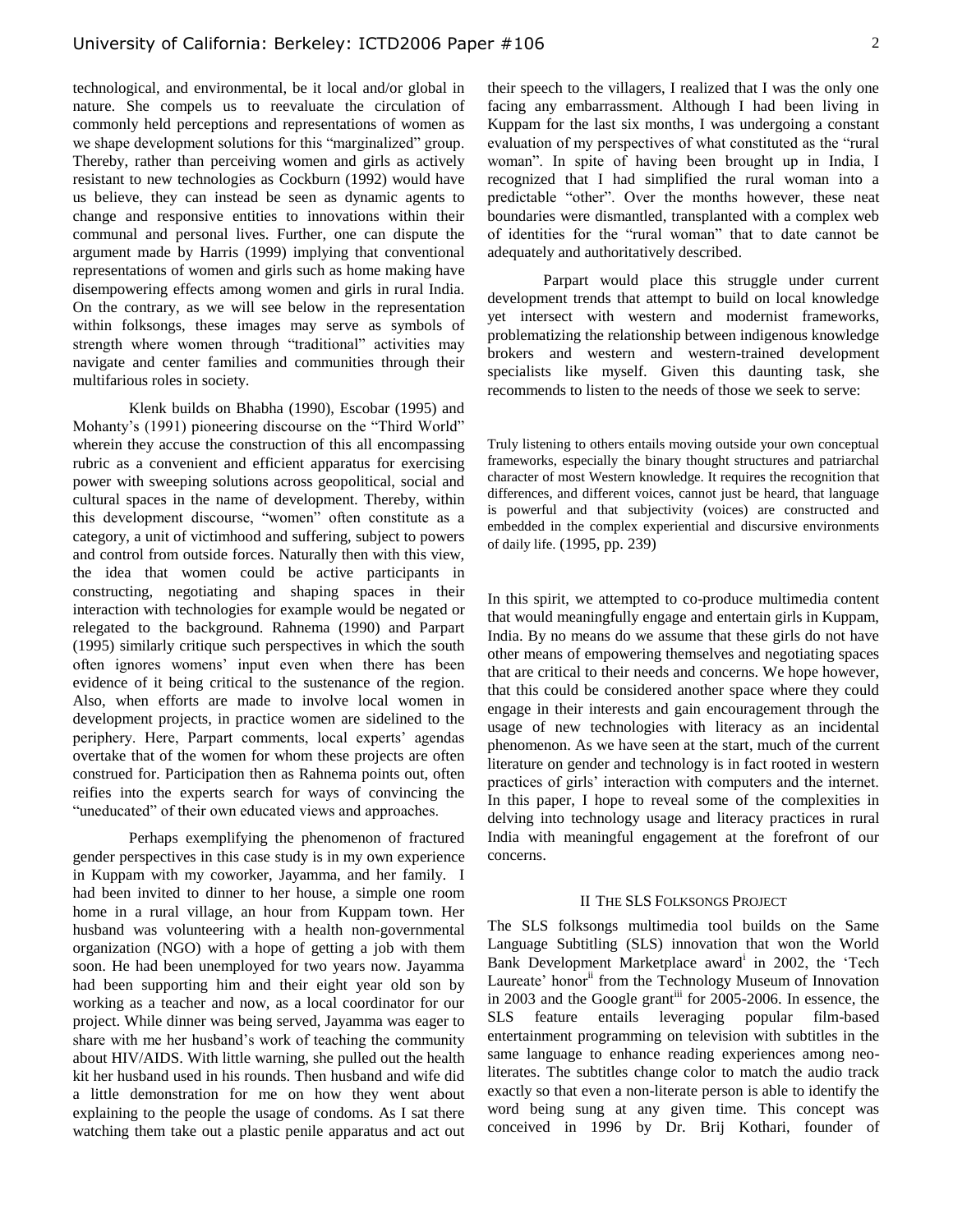PlanetRead<sup>iv</sup>, the non-profit agency executing this project and professor at the Indian Institute of Management in Ahmedabad, India (IIM-A). Almost ten years later, the enormous impact of this simple and low cost initiative on literacy has become a recognized phenomenon through cumulative empirical evidence over the years (Kothari, 2000; Kothari, Pandey, & Chudgar, 2004; Kothari & Takeda, 2000). The correlation of SLS with reading improvements among both males and females and audience preference of subtitled to unsubtitled songs has been established. (Kothari & Takeda, 2000). Furthermore, the role of SLS in enhancing entertainment has been demonstrated with literacy being achieved subliminally (Kothari, 2000).

However, amidst this success emerged reservations on using film-based content, particularly within formal educational settings: *The battle against 'filmi culture' on moral grounds has proven to be a major stumbling block for some policy makers* (Kothari & Takeda, 2000, p.137). In 2001, an agreement was made between Doordharshan, the national television station in India and IIM-A to try SLS on folksong programming recorded in-house. Results showed that even though film song programs gained higher viewership than folksong programs, the folksong lyrics became more widely used and displayed openly by people in schools and homes (Kothari, Pandey & Chudgar, 2004). Further, this folksong project raised about 50% of the telecast and SLS expenses from advertising revenue. This positive outcome gave birth to the idea of using folk content with SLS for engagement and literacy among the rural populace. This tool using folksongs has been funded by Hewlett Packard (HP) as part of their inclusive community project<sup>v</sup> entailing the dissemination and usage of technologies for social and economic mobility in Kuppam, a rural constituency in Andhra Pradesh, South India.

This paper specifically looks at the ramifications this product may have on girls' literacy and technology usage through the digitalization and employment of folksongs. Due to the interdisciplinary nature of the subject at hand, reviewed literature has been woven within the discussion with the hope that it will lead to a more lucid understanding of the specific implications discussed. This paper will follow the format of describing the project and its pilot testing followed by results garnered through these initial efforts. This will lead to the discussion section on implications of the product for gender empowerment, concluding with recommendations and concerns for future research in this budding field of ICT content production and its relation and impact on gender in rural India.

**The Making of the Product:** Through Hewlett-Packard sponsorship, PlanetRead spearheaded the making of a prototype CD-ROM based jukebox of SLS folksongs in Kuppam, a rural constituency in Andhra Pradesh, South of India. This process was a constant struggle in negotiating the "local" with the "popular" in the shaping of content. Decisions on the length of folksongs, its themes, acoustics, and the like necessitated a balancing act between financial, human and cultural resources with a constant effort to allow for the local to dictate the nature of this product. The dilemma of authenticity though pervaded the process as the spectrum of what constituted as "authentic" variegated tremendously in themes, formats and styles, at times conflicting with one another and challenging our percepts of "folk" that we brought to this project (Arora, 2006a). With the pervasiveness of film songs enjoyed across villages in India, the line between cinema and folk content often blurred in determining engagement among girls in Kuppam. Although driven by a participatory approach to this diverse cultural scape, we were at times compelled to take on a reductionist stance when making decisions on features of the product, be it in our perception of what entailed a rural audience, gender issues to what constituted as "popular" within this domain (for further analysis of the process of production see Arora, 2006a). That said, with a goal for meaningful engagement, success in this project was primarily equated with the enjoyment of folksongs through subtitled media by the target audience, in this case high school girls in Kuppam constituency.

Rather than invent notions of what attributed to "gendered" folksongs, we conducted vast surveys on popular folksong preferences and worked closely with legitimate local cultural action groups, women groups (particularly self help groups- SHGs, see Arora, 2006a), and popular women folk artists in the cultivation of this content. The key songs surveyed as popular among girls and women were *Parvati Tanaya* (a religious song) *Jum Jum Taraare* ( a microfinance song for women by women), *Kantaki Katukapetti* ( a motherdaughter song) and *Chandavalira* (an educational song). Some are historically older songs such as the religious and motherdaughter song while the more recent songs pertain to topics of education, microfinance and the like. To reduce misinterpretation in the visualization of these songs, we adopted a literal transcription and representation approach of the lyrics line by line with visual stills drawn from the Kuppam surrounding. Further, we optimized female singers, both women and girls for many of these songs. Thereby, in triangulating surveys with involvement of community activists and women folk artists we were able to in part mitigate and perhaps circumvent some of these hurdles of (mis)representations of a community we were not intimately familiar with. It is important to concede that the prime intent was not to mirror in exactitude the local folksongs, but rather to harness the most popular songs to allow for engagement among girls within this community.

**Product description**: Photographic stills of the local village environment, were combined with Telugu folksong audio files and Telugu and Roman script subtitles, allowing participants to view and sing along with the songs. Popular folksongs performed by respected local singers were recorded professionally. Each song was picturized in the village context through a set of digital photos. These stills appear in tandem with the audio file, with the highlighting of the text of the lyrics at the bottom of the screen.

**The Kuppam community:** Located at the confluence of Karnataka, Tamil Nadu and Andhra Pradesh, Kuppam is strategically if not symbolically stationed amidst the three states. The constituency of former chief minister Chandrababu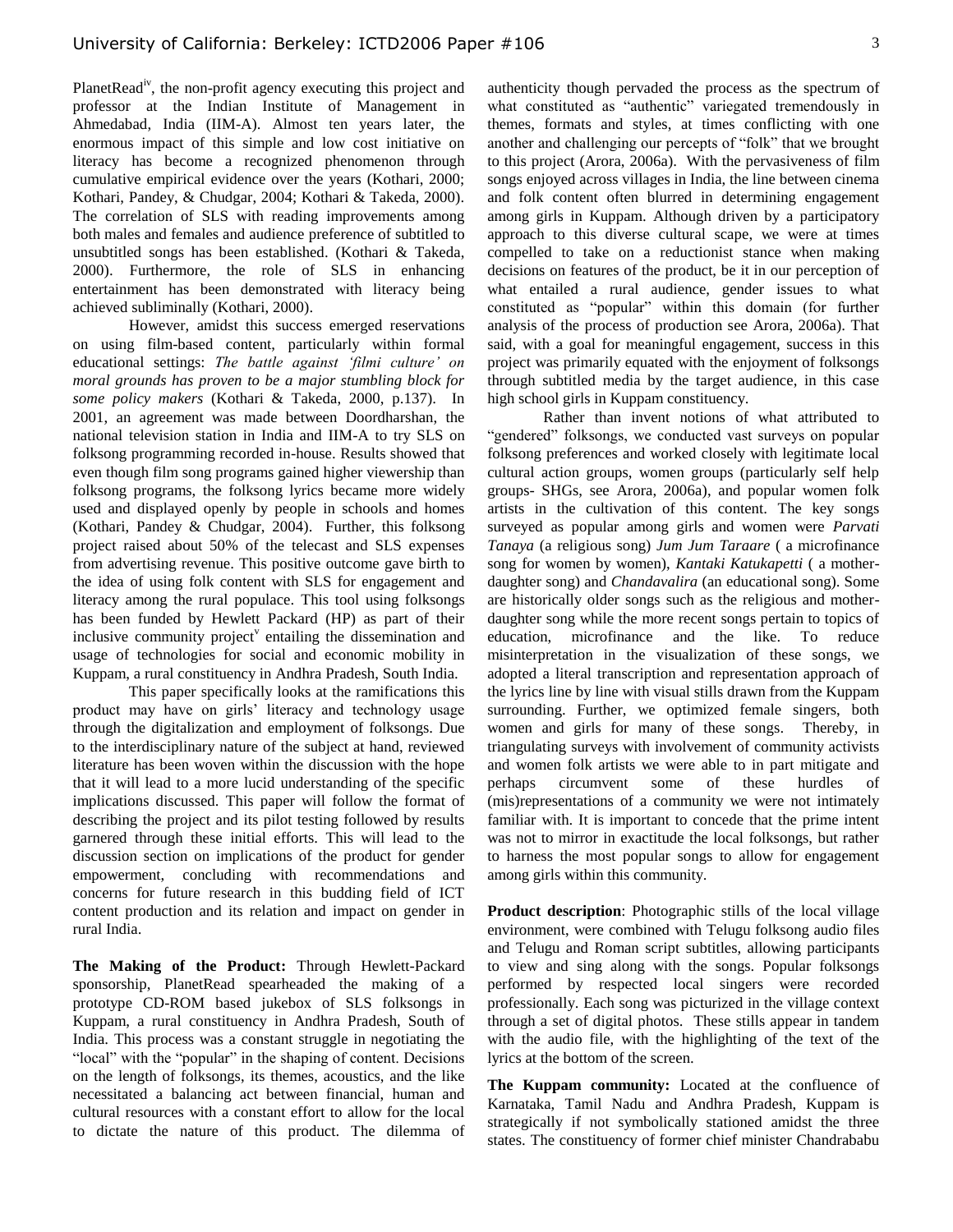Naidu, Kuppam had the reputation of a prison encampment area as of ten years ago. Today Kuppam has been brandished by some as the 'silicon valley of the east' (Srinivasan, 2001, p. 3) where new technologies are being tried and tested within its vicinity. It is a rural Indian village, 105 kilometers from Bangalore on the Bangalore-Chennai railway. Telugu is the official and most widely spoken language in the state. Yet, given its proximity to the neighboring states and a sizable Muslim population, Tamil, Kannada, Urdu and Hindi are spoken too. With a population of around 300,000 people across 5 districts or mandals, the area has experienced a transformation in health, education, agriculture and employment services driven by a plethora of public and private sector schemes.

According to government data from the Kuppam Area Development Authority board (KADA, 2003), impressive strides have been made to advance and empower women and girls in Kuppam. For instance, cycles have been provided to all high school girls, particularly those from scheduled castes and tribes to allow for easier mobility to schools. This was in response to parental concerns for the safety of their girls in commuting to school, reported to be an important contributing factor in dropout rates of girls from secondary schooling. Further reforms included the establishment of a model residential school with the support of World Bank in 2003, targeting girls from the most marginalized castes and tribes. Also, women's microfinance groups reportedly increased from a total of 156 in 1994 to almost 3000 women's groups spread out across Kuppam in 2003. Interestingly, the Dravidian University, a public institute of higher learning was set up in 2003 to focus on South Indian folklore and culture. Additionally, educational statistics (see Table 1) indicate almost full enrollments among primary school children in the Kuppam community, 97.5% in 2003 against 59% as of 1989. Among government high school children, about 90% belong to scheduled castes and tribes in contrast to 60% of high school students from private schools. The boys outnumber the girls in both private and public high schools: 57% in government and 62% in private high schools. Interestingly, only 26% of the teachers in government schools are female while around 76% of the teachers in private schools are women. Part of this is attributed to the lower salary received in private schools as well as the lack of mandatory rules regarding teacher certification amongst private schools.

**Procedure:** The pilot project was conducted across eleven high schools ( $n = 405$ ), five private and six public/government schools in Kuppam constituency (Table 1). English is the medium or co-medium of instruction for private high schools in this area while government high schools utilize Telugu, the regional language of instruction. We chose these schools within this area due to their access to computers as part of the *Vidya Vahini* Scheme, a government scheme implemented to target several disadvantaged government high schools by providing computers and other high end technologies to mitigate the digital divide in rural areas (for an analysis of computers in high schools in Kuppam, see Arora, 2006b).

We demonstrated this product in the computer labs of these select schools. The teacher was present for all demonstrations. The total number of students at a given time ranged from 15 to 40, with a more balanced ratio of boys to girls in the government schools as compared to the private schools (Table 2). We spent about an hour per session, starting with viewing of the folk CD-ROM followed by a display of Telugu film songs, both with the same language subtitling feature. We used the film CD-ROM as a benchmark for engagement. The intent was not to prove that folk is better than cinema but that folksongs have strong appeal among rural children, particularly among girls. All sessions were conducted in Telugu. Questions of preference were asked of both boys and girls: subtitling versus non-subtitling, folk versus the cinema CD, and within the folk CD, preference for their favorite songs. Several sessions were videotaped. It is important to keep in mind that the film songs CD was of cinematic professional quality while the folksongs CD was a low budget production utilizing visual stills instead of the motion picture format as in the cinema CD.

**Results:** Prior to the demonstration of the product, we surveyed these schools on folksong preferences wherein girls expressed a much higher interest in folksongs over boys (Table 2). Reasons espoused were as follows: many girls claimed that they "liked the music better," they knew the songs, they could sing the songs, and/or that they liked the words. We observed that the ratings for folksongs were higher in schools further from the town. In terms of product impact on gender engagement, we found that the majority of girls in both private and government schools expressed preference for songs with the same language subtitling (SLS) over songs that did not provide this feature (Table 2). The prime reason expressed for the favoring of SLS was their desire to view the lyrics simultaneously as they could follow and enjoy the songs better. This corroborates with prior findings in the testing of the same language subtitling feature wherein audiences demonstrated preference for SLS as they saw it as a means to increase their enjoyment of these songs (Kothari & Takeda, 2000). Few students, both boys and girls alluded to the literacy aspect of this feature when expressing their preference.

 Furthermore, 96% of girls from the government schools and 92% of girls from the private schools claimed to enjoy the folk over the cinema CD-ROM. The reasons given for this varied based on the theme of the song. For example, in viewing *Kantiki Katukapetti*, the mother-daughter song, many girls claimed that they missed their parents as many of their parents worked in the field or were migrant workers (given this content was primarily about the bond between the mother and daughter in times of distress). Others stated that they liked the photographs, the music, and/or that it was easier to sing along as compared to some other songs. In fact, this song was reported as the top favorite among girls, 76% from the public schools and 69% from the private schools. Another interesting observation during this pilot project was the behavior and attitude of the boys towards these dominantly female-themed folksongs. During *Jum Jum Taaraare* (the solidarity song by SHG women) for example, several boys sang along with the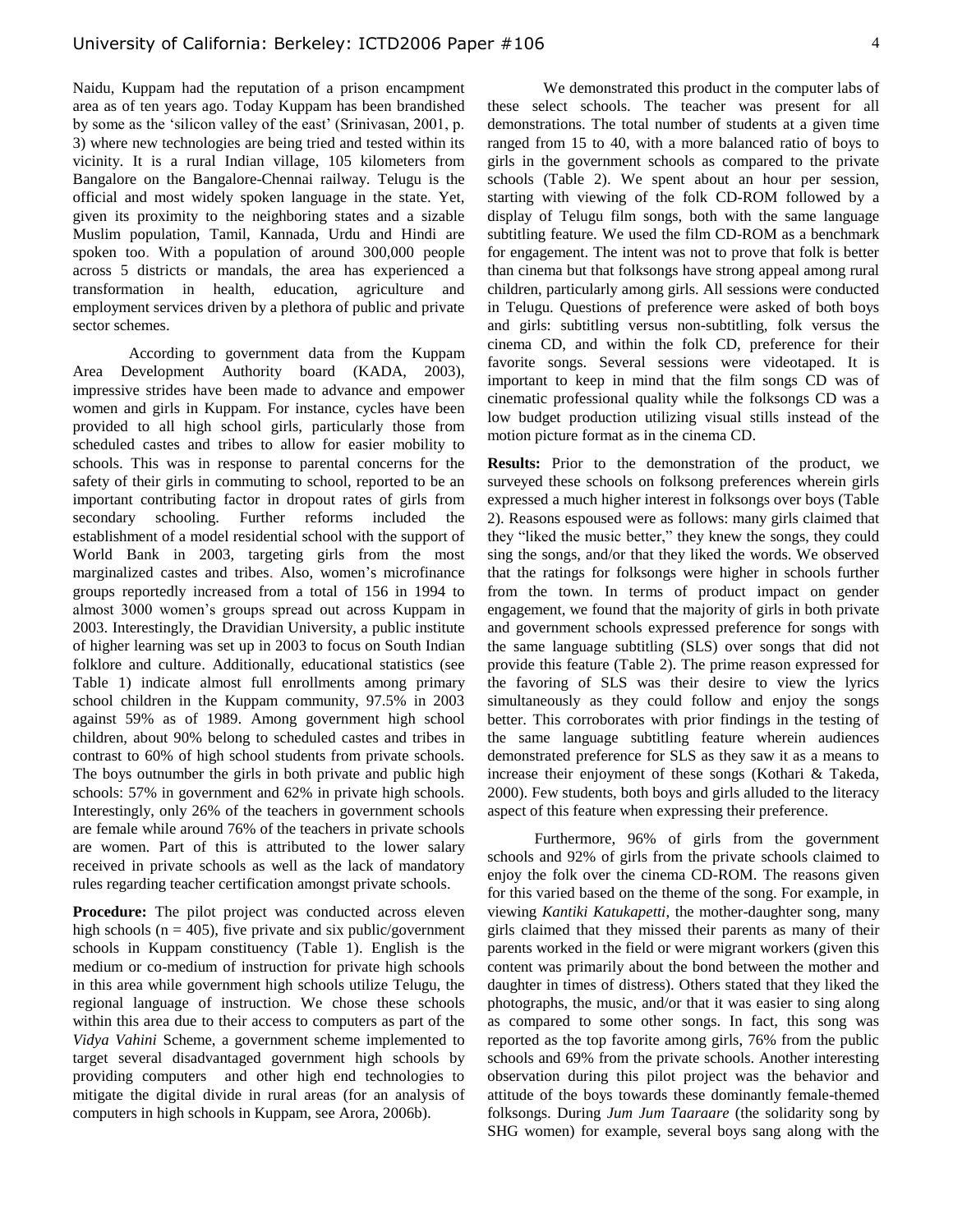lyrics with enthusiasm as they were familiar with this song. When asked on the reason for this familiarity, they reported that they often accompanied their mothers to SHG meetings and would hear these songs during that time. They expressed little inhibition in singing along with these songs<sup>vi</sup>. Again, the religious song was very popular among both boys and girls, stated as a popular song at several local festivities in their communities and homes. However, the Urdu girls school served as the exception as the headmaster showed strong aversion to this Hindu religious song as the school constituted solely of Muslim children.

After the demonstration, we interviewed the teachers on their preferences. Most expressed a strong bias toward folk over film material, as they considered cinema content inappropriate and "immoral" in school settings. They espoused the integration of folk into their curriculum through moral science classes and cultural activities (Table 2). Again, much like the students, few teachers referenced literacy as a reason for usage of this content in their classrooms. There was less enthusiasm overall towards folk content among private school teachers and the principles. For example, one principle (who was from Dubai and had recently settled in Kuppam), in commenting on the usage of this content in the classrooms reported that it was useful to show it to these students as they could see how "their ancestry lived in the past". Part of this disconnect could be explained on the grounds that many of these principles and founders of private schools were not from the area, often coming from towns, other states and at times even different countries.

#### III DISCUSSION

Given these results, we need to identify the features that have potential for positive outcomes on gender engagement for literacy and technology usage. In doing so, we can effectively modify, transform, and emphasize various aspects of this product so as to maximize engagement amongst girls in rural India.

# **1. From bars to the classroom: karaoke for female solidarity**

In the case of this pilot project, the girls were able to enjoy a shared activity with shared technologies within the school setting contributing to a shared experience. Given the average ratio of ten students to one computer in rural villages in Kuppam constituency (KADA 2003), there is a need for multimedia products that serve group learning where educational, social and cultural practices can be integrated and harnessed meaningfully for social engagement. Thereby, one is able to take the disadvantaged aspect of limited resources and turn it into a positive force for solidarity and reinforcement of literacy through group engagement. The karaoke tool is one such means wherein interacting with this electronic communications technology becomes a cultural practice.

Lum (1996) advocates the karaoke experience as that which facilitates maintenance and (re)construction of social identity as communities interact with karaoke, (re)defining and shaping relationships with the medium as well as each other. The author professes that varied cultures and groups with different social frames of reference will react to this experience in divergent socially interactive ways and will imbue the semiotics of the text within their own cultural and social environments to produce socially shared meaning. In doing so, the author suggests that the karaoke audiences is not merely media text readers but rather are producers and consumers, functioning as active agents in localizing existing media in ways meaningful to them. This process the author argues can facilitate social bonding and community strengthening which can be particularly useful within economically deprived communities.

 Originally, karaoke evolved from men's amateur social singing in bars in Japan in the 1970s where karaoke was used as a male space of socialization and entertainment. Today, through the localization and contextualization of songs, females are able to claim their cultural, social, regional and gendered differences and identities in karaoke spaces (Adams, 1996; Zheng, 1993). The public nature of karaoke interaction in particular lends itself well to socialization of groups and individuals. According to Adams (1996), karaoke is an experience of scripted simulation for groups. In other words, a set of multicultural and transnational mechanisms scripted by and for girls for example, and internalized by them through shared performance creates and reinforces their group identities.

## **2. Girls accessing literacy through karaoke text**

In using karaoke, literacy skills are contingent amongst participants. The SLS folksongs product with its same language subtitling feature provides girls exposure to print in Roman and Telugu script in an entertaining and engaging format. In rural India for example, school textbooks are often the only print material available for a literacy hungry public (Stromquist 1990, 1992). By following the lyrics of the folksongs, the girls are compelled to read the lyrics as the song plays on. By singing along with the song, they are able to practice and build on their literacy skills on an ongoing basis. This product has been found to be more effective amongst neo-literates than non-literates as it helps sustain reading practices through continued exposure to print (Kothari, Pandey, & Chudgar, 2004). According to Stromquist (1990), illiteracy can be viewed as a manifestation of an unequal distribution of power and resources in society. She argues that women, by most standard analysis of rates of return in education show benefits equal if not greater to that derived from men. Womens literacy is accordingly reflected in lower infant mortality, better health of children, higher levels of education for their children, and less children per household.

Furthermore, in combining text in the local language with computer interfacing, this tool has the potential to mitigate the literacy and digital divide at the same time. According to a recent study on gender and information technology in developing countries (Hafkin & Taggart, 2001), the authors argue that some of the prime obstacles to access and usage of computers are the inadequate literacy and language skills of girls in developing countries. In fact, with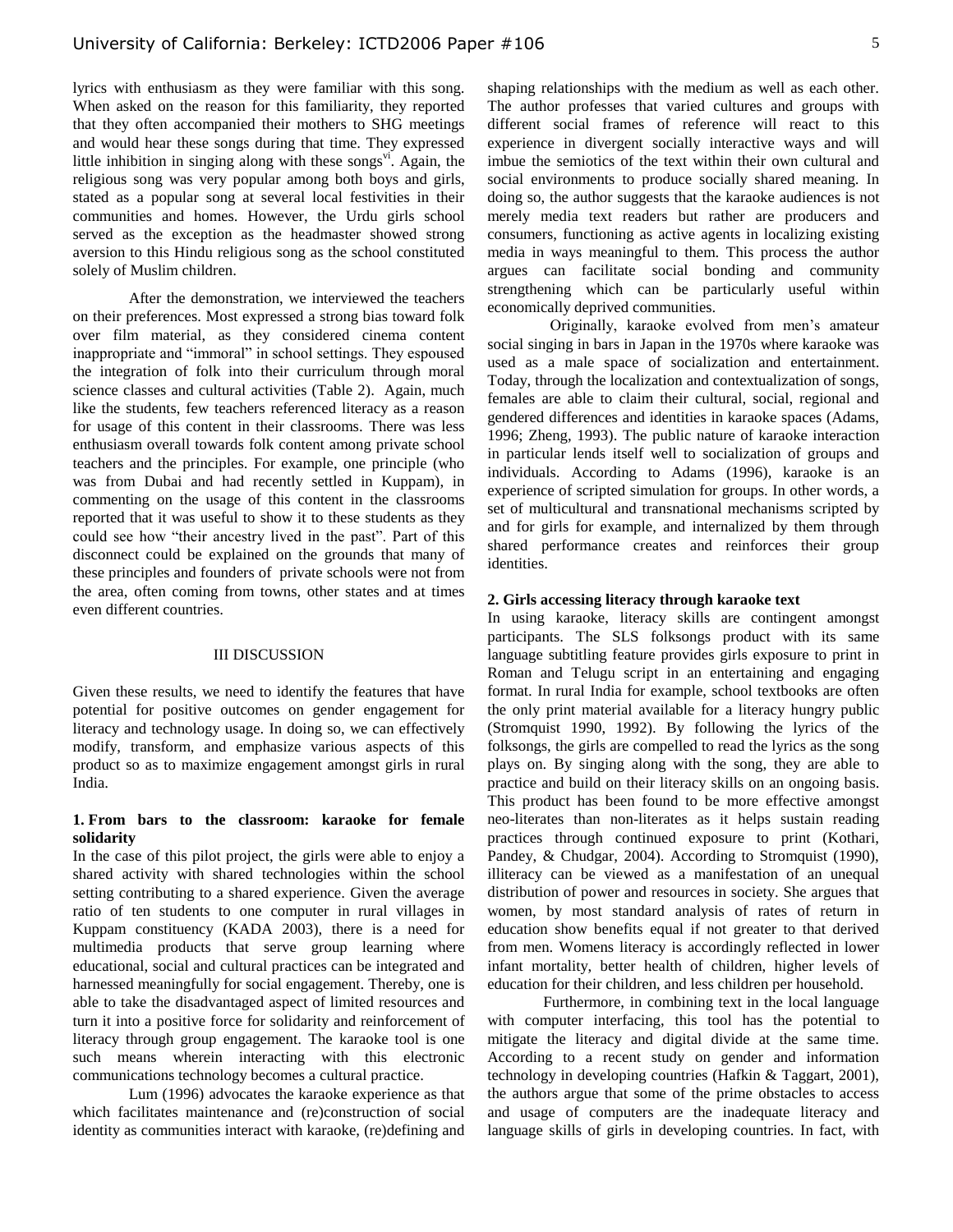girls literacy rates in India standing at 39.4% as of 2000 (p.11), they claim that education is perhaps the single most important factor in improving the ability of these girls to take full advantage of opportunities offered by information and communication technologies. Interestingly, new literacy discourses bring to question the very aspect of confining literacy to the text medium. Kress (2003) exemplifies this new perspective in his works by addressing how semiotics are structured by the interplay of text, image, color, music and other modes, each sharing in the (re)construction of meaning. This stands in contrast to conventional perceptions of text as an embodiment of meaning, thereby losing its privileged position in the hierarchy of knowledge production. Kress thereby challenges the very parameters within which literacies are construed:

Literacy is now not defined as the technology for transcribing sounds as letters, or as the technology for making graphic marks called letters combine into units called 'words'. Literacy can now be any system of transcription or recording, whether of sounds or of ideas. If it can be both the technology for transcribing sounds or for transcribing ideas, or mixtures of the two, then 'literacy' has come to mean 'transcription system' simply, and the decision for us to settle is then what it is we wish to transcribe and how, and with what resources, we wish to transcribe or record it . That system is then not (just) tied to language, but can extend to music, to numbers and to many other forms of 'expression'. (2003, pp. 27)

We can find roots of this new media studies in works of Levi-Strauss (1966) when describing the 'bricolage' process to Fiske (1989) in his theory on producerly and writerly texts. Thereby, it is definitely worth of further investigation to tie new media studies to the interpretation and construction of content for high end technologies in rural India as we confront complex issues on culture and society. However, what can be said here is that the SLS folksongs product, in being viewed through this multimodal and multiliteracy lens can be said to embody multiple 'texts,' thereby stretching the potential for interpretation and democratic participation of meaning making.

# **3. Gendered enculturation and empowerment through digitalized folk music**

This tool employed folksongs of interest to girls as a strategy to engage them in literacy and technology usage and practice. In utilizing folksongs for karaoke, this product was by default adopting a rich, dynamic and complex system of symbols and multiple layered meanings that embodied strategies in navigating, negotiating, and shaping rules and norms in society. For example, when expressing the estrangement of the daughter in a new household in the *Kantiki Katukapetti* song, the theme is braced through the mother-daughter relationship and appears to use symbols such as marigold flowers, *kajol,* the eye liner, and the like to indicate intimacy and empathy within the female context in rural India. For a deeper and elaborate understanding of the semiotic structures in folksongs that have agentic capacity, a much thorough discourse analysis of this content is needed. One can state however that folksongs have several metaphors inscribed within it, allowing perhaps

for discretion and interpretation of messages by females that are not necessarily accessible to males. These need not be feminist messages but can serve the woman who is able to recognize these familiar signs as it pertains to her life and (re)interpret accordingly.

 One of the most eloquent texts on this subject is, "Listen to the Heron's Words: Reimagining Gender and Kinship in North India" by Goodwin and Grodzins (1994). They thoughtfully analyze folksongs within the social life and customs of women in rural India revealing several commonly held misconceptions of women portrayed as passive, decorative, submissive, and subordinate; as entities within a patriarchal economy, ashamed of their sexuality; with religion and tradition systemically and historically devaluing them. Instead they make the case for women using poetry and metaphor through folksongs to resist structures of power, challenging at times dominant traditions at every turn. Also, rather than submissive vulnerable imagery, an ethnographic approach to folksongs in rural India exposed the vitality and positive force that emanated from contested representations and heterogeneity pervading across themes. Kuppam folksongs similarly display a wide range of stories and songs sung by women expressing genres depicting the most poignant experiences of girls and women's lives: leaving ones natal home and going off to the unknown house of a new husband (*Kantaki Katukapetti*), the hardship of losing all possessions and starting over again (*Jum Jum Taaraare*), the bounties of mother nature (*Relare*), walking the path of learning with education as "the third eye" (*Chadavalira*) and the like. Yet, despite the variation, several of these songs converge and intersect, and at times contradict within worlds of gender ecology, economy and other unconventional and conventional arenas for women. For example, all these songs weave in the environment, be it "the mother river from the hills and valleys," the source of life in the *Relare* song, raindrops becoming a river to indicate savings in the microfinance initiative as in the *Jum Jum Taaraare* song to education as the sky and its stars as in the *Chadavalira* song.

In terms of cinema versus folk music in India, Bollywood cinema has been functioning as a legitimate mass media metaphor for Indian society at large (Ahmed, 1992). According to Ahmed, the older generations of cinema heroes were distinctly indigenous, while the present heroes are more representative of outside western ideas and influences. The heroines previously symbolized the purity of the village while today's woman is shown to flaunt her assets. This the author claims has led to a widening gap between mass media and the rural folk media. It has been reflected in the composition of the songs where "the subdued songs of rural life have made way for boisterous urban chaos" (Ahmed, 1992). While I agree on the widening of gaps between mass media and folk, I do not subscribe to Ahmed's view of polarizing these domains on the lines of rural and urban for as Goodwin and Grodzins demonstrates in their book, folk music can be equally if not more raunchy, sexual and explicit in nature. We find evidence of this thinking in the work by Brandes (1980) where the author suggests that while it was considered at times daring for a woman to appropriate certain folk language that alluded to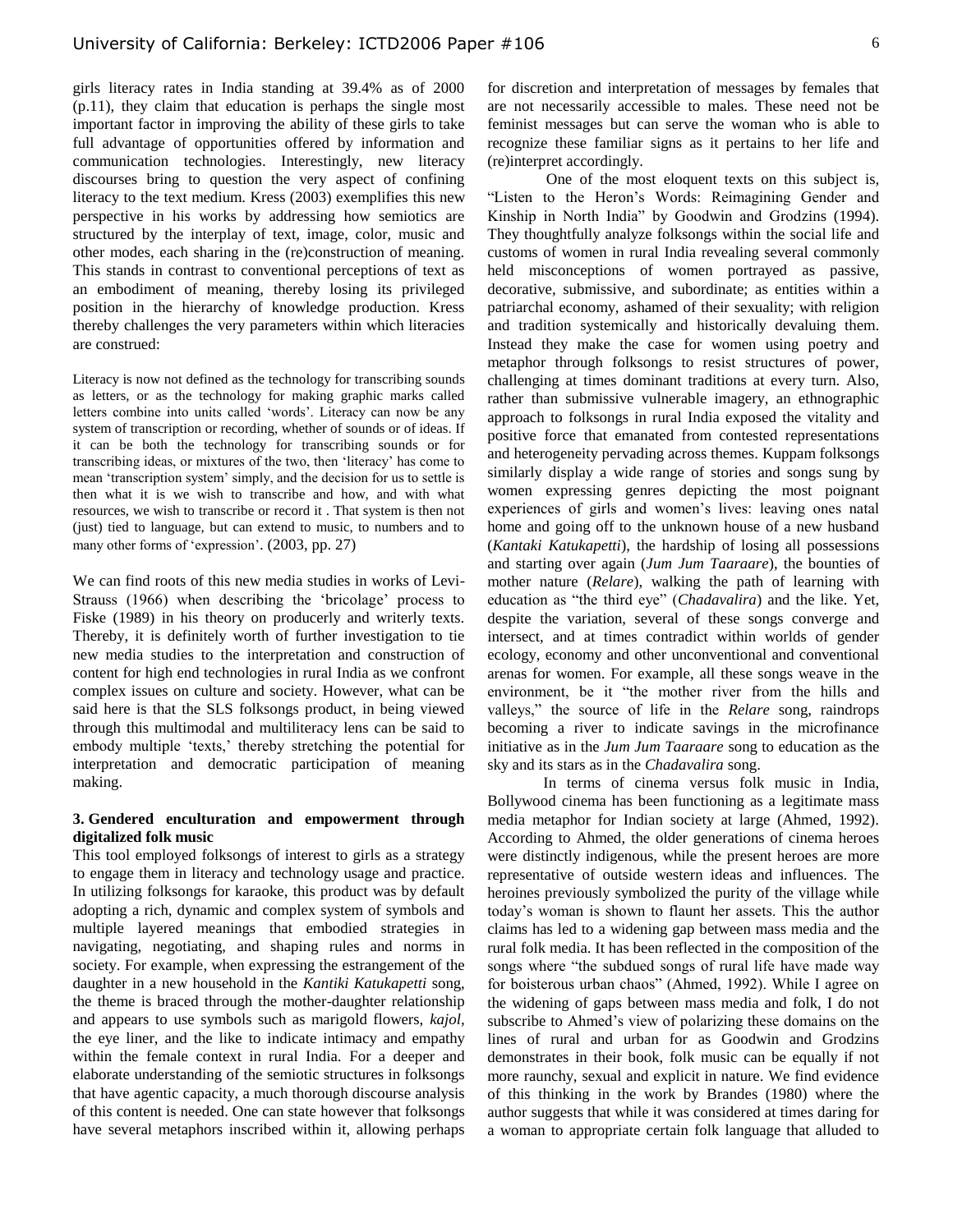sexual issues for their own sexual expression, women continued to do so by negotiating their identities amongst their groups and developing strong competencies in using the language and deep knowledge of local ecologies and cultures to navigate and express on this subject. Interestingly, music in itself though has an ordered system of meanings and symbols in terms of which social interaction takes place (Lewis, 1982). Parallels have been drawn between music and social structure wherein music does not merely reflect the social structure but creates it. Music is therefore a framework of beliefs, expressive symbols and values in terms of which individuals define their world, express their feelings, and make their judgment. Further research needs to be done however on how the musical aspects of folk can transform literacy practices and meaning making among girls in rural India. Overall, as Foucault (1980) states, it is important to return to the local and forgotten knowledge, the subjugated knowledge that has been historically disqualified so as to discover underlying forces within the local fabric.

#### **4. Women as co-producers of media content**

By partnering with women folk artists, women groups and other community organizations and cultural groups, we were able to co-produce this content and allow for participation in media production by drawing on local issues and concerns. This has been a significant contributing factor for engagement as the girls and boys were familiar with the songs and were able to sing along with them. Also, in women participating in the production of their own content, they get to reposition their authority in society and become part of a local, national and/or global cultural flow. In analyzing media that is produced by marginalized groups, Ginsburg (1994) describes it as combining cultural ritual knowledge with MTV like effects. The underlying principle is similar to that of the SLS folksongs project wherein engagement, enculturation and empowerment are intended through the channels of folksongs for entertainment using film songs as a benchmark for quality of production. Langton (1993) argues that media producers are in essence "ritual managers" while others in front of the camera are "ritual owners**."** In other words, media makers are involved in production as a form of social action. For instance, the issue of visual and narrative form is not a primary concern for evaluating media. Quality is ascertained by the capacity to embody, sustain, revive or create certain social relations. Thereby, content produced is perceived as an extension of the marginalized group self-definition. Furthermore, the need for representation on national TV or other media sources of dissemination has a political dimension and direct effect on political culture (Michaels & Kelly, 1984). Awareness on the connection between political enfranchisement and the need to control their own images in the media is fundamental in the production of such content. Questions still persist that are outside the scope of this paper but are critical nevertheless: *How do indigenous media makers understand their own work? How do people understand the indigenous work as it spans across new arenas? What aesthetic standards are applied to these works? Are these ideas able to cross over cultural* 

## *borders? How are notions of indigenous media negotiated in productions?*

Furthermore, Ekstrand (1987) remarks that much of the developing countries have content that reinforce stereotypes of women due to their lack of involvement in the process of production. The author's analysis reveals that literacy content for women across economically poor regions reported emphasis on breastfeeding, kitchen work, gardening, immunization, sewing and home economics. Part of this stems from the local government literacy programs efforts at precluding women's participation in decisions on content creation and implementation. Thereby, allowing women's voices to enter mainstream media legitimizes not just their content, but rather the communities of situated practices that are interwoven within and around these cultural (re)productions.

#### **CONCLUSION**

In producing educational content for new technologies in novel and challenging settings, we have to recognize that enhancing literacy and documenting and disseminating social and cultural themes however noble an endeavor, is still very much part of the "development project" that is plagued with a historical baggage of misinterpretation, misappropriation and at times devaluation and disenfranchisement of the populace at the receiving end. Thereby, there is a thin line that differentiates these efforts from propaganda, benign as it may be. It is critical therefore to place meaningful engagement through co-production with the community at the forefront to mitigate the inevitable biases that seep into such projects. Further, in "empowering" girls, we cannot necessarily separate the "gendered" from the general folk content as that which interested the girls was not necessarily an overt feminist manifesto. Rather, these themes of female interest were intricately woven around complex matrices of the social, cultural, ecological and the economic that find its echoes in day to day communal and individual practices in rural India.

As to the usage of computers, this is by no means a channel to profound change in behavior of girl's usage of computers in rural India. Rather, it is a teasing out of new spaces for girls that can view this arena as that which is raw and moldable, a new variable in their fabric of existence. At this stage of the product, there is little genuine interfacing besides the karaoke entertainment component. Pending are features that will allow girls to interface with these songs, be able to pause this media and gain information on vocabulary, meaning, language translation, global perspectives through online search and offline exploration of populated resources, and other innovative means that can expand this product into a means for learning and critical thinking in schools in rural India based on situated practices. However, that is contingent on several external factors such as connectivity, hardware resources, school practices and the like.

There are some significant challenges in the dissemination of this multimedia tool across contexts. Budgets are often limited and small for global scaling which leaves folk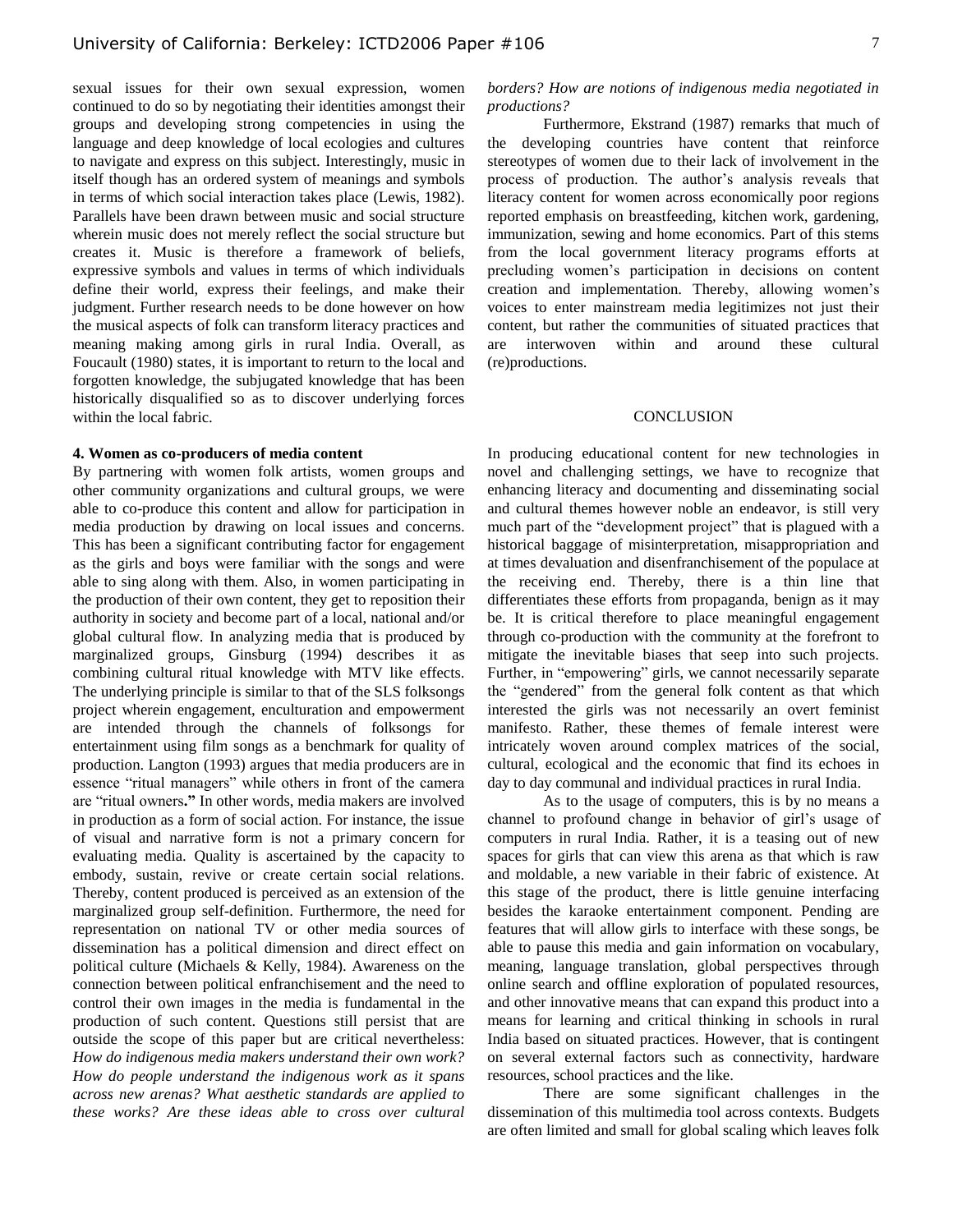media largely invisible and economically fragile. Furthermore, transference can be formidable as narrative contexts may not be represented abstractly enough to adapt and transfer to new contexts. Fisch (2002) states that for successful transfer to occur, there needs to be a rich understanding of the subject matter portrayed, an abstraction of the content beyond its original context and a linkage between the presented symbols and the new situation to which it needs to be applied. He suggests that the optimal solution may lie in presenting the same educational content in several different narrative contexts instead. The other issue of concern is misappropriation of context and cultures. The SLS folksongs product despite the involvement of the community in its production is still not free from the biases of the production team. The team still made several key decisions on the selection of folksingers, editing of folksongs, recording and the visualization of this product. These issues will continue to persist as long as development projects exist. However, we can strive to mitigate these effects through genuine involvement with the "other," harnessing their active voices and enhancing their self-efficacy in their own representation to symbolic narratives.

**Acknowledgements:** The production of the SLS folksongs project has been a team effort. I would like to thank Planetread's team: P.S Jayamma, Amit Dixit, Maya Sukumar, Nirav Shah, K.T. Pauly, and Ashok Joshi. We wish to thank Hewlett-Packard for funding and supporting this project. I am particularly grateful to the founder of PlanetRead, Dr. Brij Kothari for his mentorship in this process. I would like to pay tribute to the local Kuppam government office that provided access to Kuppam education and development data and to the Kuppam community at large for being tremendously helpful and inspirational in this project. Last, but not least, I would like to emphasize P.S Jayamma's invaluable role in this project. Due to her drive, local credibility and dedication, we were able to take this project to a much higher footing. Her efforts in this project have been deeply felt.

|  | Table 1: Education and Gender statistics (Kuppam Area Development Authority 2003) |
|--|-----------------------------------------------------------------------------------|
|--|-----------------------------------------------------------------------------------|

|                                                     |       | <b>Public</b> | Private |
|-----------------------------------------------------|-------|---------------|---------|
| Total Enrollment of students in high school         | 97.5% |               |         |
| High Schools founded within last 5 years            |       | 70%           | 33%     |
| Female students in high schools                     |       | 43%           | 38%     |
| Students from Backward Castes, Scheduled and Tribal |       |               |         |
| Castes                                              |       | 90%           | 60%     |
| Female teachers in schools                          |       | 26%           | 76%     |
| Schools with girls toilets                          |       | 32%           | 49%     |

| <b>Preferences</b>                                      | Private<br>Government                                                   |     |
|---------------------------------------------------------|-------------------------------------------------------------------------|-----|
| Children who preferred folksongs to cinema songs        | 68%                                                                     | 50% |
| Girls preference for folksongs over cinema              | 90%                                                                     | 87% |
| Children who preferred songs with SLS                   | 95%                                                                     | 90% |
| Girls preference for songs with SLS                     | 92%                                                                     | 89% |
| Children who preferred the folksong CD to the cinema CD | 86%                                                                     | 62% |
| Girls preference of folksongs CD to cinema CD           | 96%                                                                     | 92% |
| Top song preference being the daughter and mother song  | 50%                                                                     | 35% |
| Girls preference for the daughter & mother song         | 76%                                                                     | 69% |
| Teadhers feedback on usage of CD-ROM in curriculum      |                                                                         |     |
| Prime usage for cultural activities/singing competition | 45%                                                                     | 80% |
| Prime usage for language development-practice           |                                                                         | 12% |
| Prime usage for moral science classes to build values   | 50%                                                                     |     |
| n = 405 children/ 11 schools                            | $n = 240$ children $n = 165$ children<br>$(M=132/F=108)$ $(M=107/F=58)$ |     |

#### **REFERENCES**

Arora, P. (2006a). Karaoke for social and cultural change: Analysis of educational technology content production in rural India. *Information, Communication and Ethics in Society*, (in press).

Arora, P. (2006b). The ICT Laboratory: An analysis of computers in schools in India. *Association of Advancement in Computing in Education Journal*, (in press).

Adams, V. (1996). Karaoke as modern Lhasa, Tibet: Western encounters with cultural politics. *Cultural Anthropology*, 11(4), 510-546.

Ahmed (1992). Bombay films: The cinema as metaphor for Indian society and politics. *Modern Asian Studies.* 26(2).

Bernstein, J.(2000). *It and the new economy: Macro, jobs, and gender.* Washington DC: Economic Policy Institute.

**Public Private**  Ferguson et al. (Eds.), *Out there: Marginalization and*  Bhabha, H. (1990). The other question: Difference, discrimination, and the discourse of colonialism. In R. *contemporary cultures,* (pp. 185-216): Oxford: Clarendon Press.

> <sub>60%</sub> Cockburn, C. (1992). The circuit of technology: Gender  $\%$  identity and power. In R. Silverstone,  $\&$  E.Hirsch (Eds.), *Consuming technologies: Media and information in domestic spaces* ( pp. 33– 42). London: Routledge.

Ekstrand (1987). *Policy and practice of adult education for women in India.* Paper presented at sixth world congress of Comparative Education: Rio de Janeiro.

Escobar, A.(1995). *Encountering development: The making and unmaking of the Third World.* Princeton: Princeton University Press.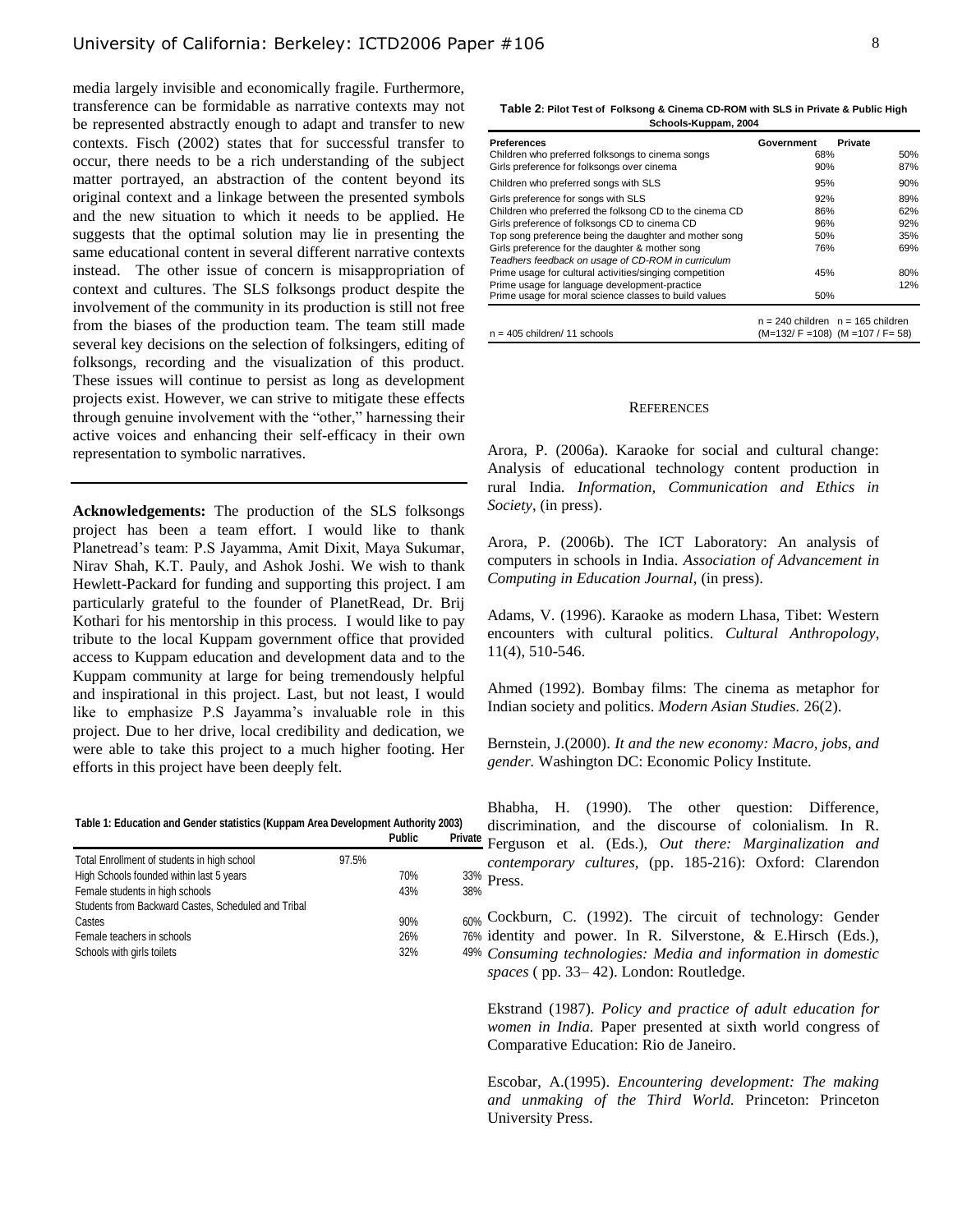Fisch, M.S. (2002). Vast wasteland or vast opportunity? Effects of educational television on children's academic knowledge, skills, and attitudes. In J, Bryant, & D, Zillmann's (Eds.) *Media Effects*. Second Edition, (pp.397-427), Erlbaum.

Fiske, J. (1989). *Understanding popular culture*. Boston: Unwin Hyman.

Foucault (1980). *Power/Knowledge: Selected interviews and other writings.* Trans. C. Gordon. New York: Pantheon Books.

Gehring, J. (2001). Technology counts 2001: Not enough girls. *Education Week*, 20(35), 18-19.

Ginsburg, F. (1991). Indigenous media: Faustian contract or global village? In *Cultural Anthropology*, 6(1), 92-112.

Ginsburg, F. (1994). Embedded aesthetics: Creating a discursive space for indigenous media. *Cultural Anthropology*, 9(3), 365-382.

Goodwin, G, & Grodzins, A. (1994). *Listen to the heron's words: Reimagining gender and kinship in North India.* Berkeley University Press.

Hafkin, N, & Taggart, N. (2001). Gender, information technology, and developing countries: An analytic study. Academy for Educational Development (AED)/ USAID. (No. HNE-1-00-96-00018-00, and Task Order 2432-21.)

Harris, R.J. (1999). *A Cognitive Psychology of Mass Communication.* New Jersey, Lawrence Erlbaum Associates, Inc.

Jenson, J., de Castell, S., & Bryson, M. (2003). Girl talk: Gender equity, and identity discourses in a school-based computer culture. *Women's Studies International Forum*, 26(6), 561-573.

Klenk, R. (2004). Who is a developed woman? Woman as a category of development discourse, Kumaon, India. *Development and Change*, 35(1), 57-78.

Kothari, B., Pandey, A., & Chudgar, A. (2004). Reading out of the idiot box: Same language subtitling on television in India. *International Technologies and International Development*, 1(3), 23-44.

Kothari, B., & Takeda, J. (2000). Same language subtitling for literacy: Small change for colossal gains. In S. Bhatnagar., & R. Schware (Eds.) *Information and Communication Technology in Development* (pp 176 – 186).World Bank Institute, New Delhi: Sage Publications.

Kothari, B. (2000). Same language subtitling on Indian television: Harnessing the power of popular culture for literacy. In K. Wilkins (Ed.), *Redeveloping communication for social change: Theory, practice and power* (pp 135-146). New York: Rowman & Littlefield.

Kuppam Area Development Authority (2003). *Statistics on education and development in Kuppam*: Government of Andhra Pradesh. South India.

Langton, M. (1993). *Well, I heard it on the radio and saw it on the television*. Sydney: Australian Film Commission.

Levi-Strauss, C. (1966). *The savage mind.* Chicago: University of Chicago Press.

Lewis, H.,G. (1982). Popular music: Symbolic resource and transformer of meaning in society. *International Review of the Aesthetics and Sociology of Music*, 13(2),183-189.

Lum, C.M.K. (1996). *In search of a voice: Karaoke and construction of a voice in Chinese America.* Erlbaum.

Manuel, Peter.(1998). *[Music, identity, and images of India in](http://www.jstor.org.mizuna.cc.columbia.edu:2048/view/00449202/ap030055/03a00020/0?frame=noframe&userID=803b1dd5@columbia.edu/01cce4403512fdd104367eb3b2&dpi=3&config=jstor)  [the Indo-Caribbean diaspora](http://www.jstor.org.mizuna.cc.columbia.edu:2048/view/00449202/ap030055/03a00020/0?frame=noframe&userID=803b1dd5@columbia.edu/01cce4403512fdd104367eb3b2&dpi=3&config=jstor)*, Asian Music, Vol. 29, No. 1. pp. 17-35.

Michaels, E, & Kelly, J, F. (1984). The social organization of the Aboriginal video workplace. *Australian Aboriginal Studies.* 1, 26-34

Mohanty, C.T. (1991). Cartographies of struggle: Third world women and the politics of feminism. In C.T. Mohanty, A. Russo, and L. Torres (Eds.) *Third world women and the politics of feminism,* (pp.1-47), Bloomington, IN: Indiana University Press.

Parpart, J.L. (1995). Deconstructing the development 'expert'. In M.H. Marchand, and J.L. Parpart (Eds.), *Feminism, postmodernism, development* (pp. 221-243). London and New York: Routledge.

Schrum, L., & Bracey, B. (2003). Gender issues and considerations. In G. Solomon, N.J. Allen, and P. Resta, *Toward digital equity: bridging the divide in education,* (pp115-129). Pearson Education Group, Inc.

Srinivasan, S. (2001). India's Silicon Valley. Retrieved April 1, 2006, from CNEWS Web site: [www.argonauts.on.ca/CNEWSTechNews0110/29\\_india](http://www.argonauts.on.ca/CNEWSTechNews0110/29_india-ap.html)[ap.html](http://www.argonauts.on.ca/CNEWSTechNews0110/29_india-ap.html)

Stromquist, P.N. (1990).Women and illiteracy: The interplay of gender subordination and poverty. *Comparative Education Review*, 34(1), 95-111.

Stromquist, P.N. (1992). Women and literacy: Promises and constraints. *Annals of the American Academy of Political and Social Science*, 520, 54-65.